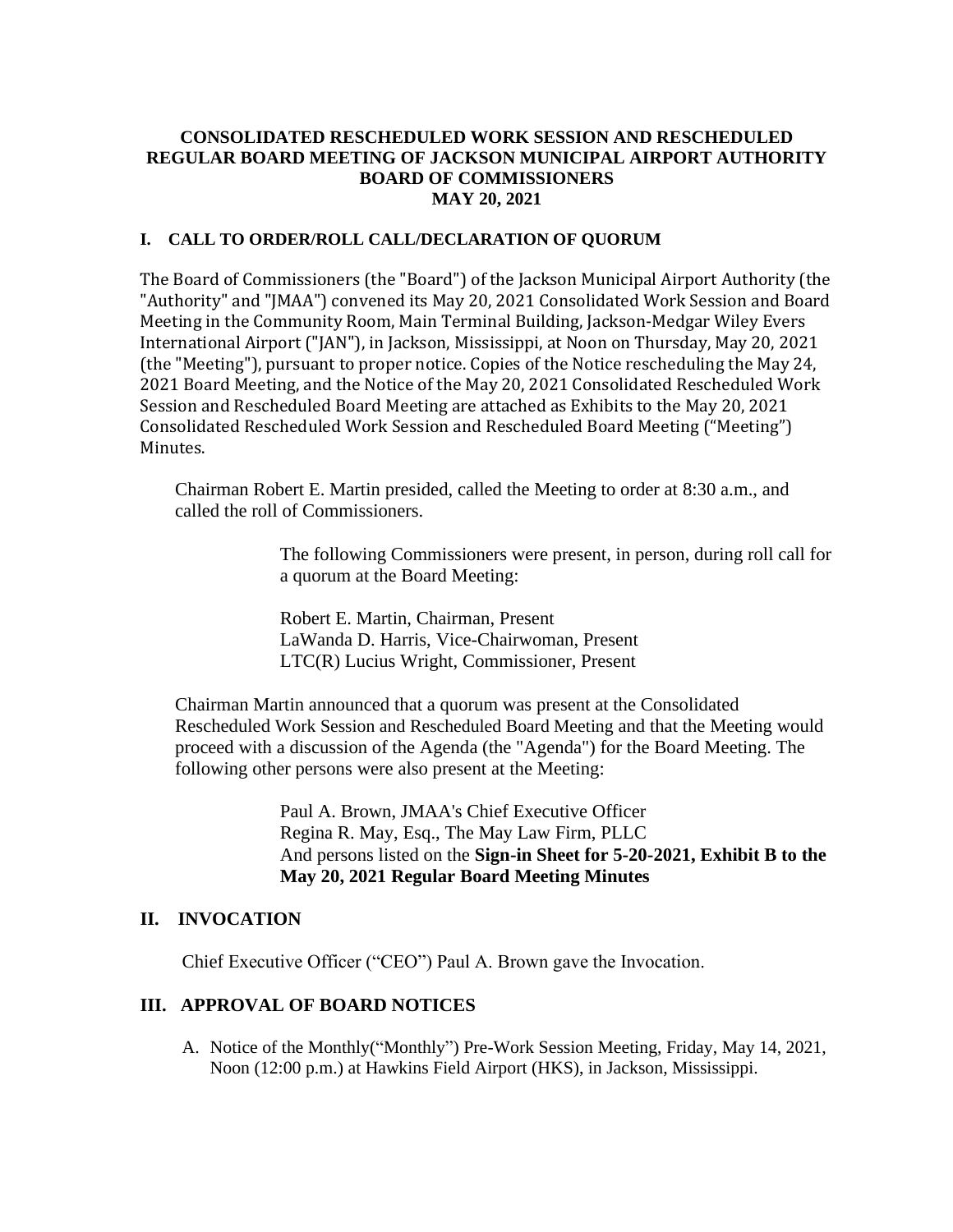B. Notice of the Consolidated Rescheduled Monthly ("Monthly") Work Session and Rescheduled Monthly Board Meeting of the Board of Commissioners for Thursday, May 20, 2021, at 8:30 a.m. in the Community Room, Jackson-Medgar Wiley Evers International Airport ("JAN"), in Jackson, Mississippi.

#### **IV. APPROVAL AND EXECUTION OF MINUTES**

A. Regular Board Meeting of the Board of Commissioners, Monday, April 26, 2021, at 12 (Noon) at Jackson-Medgar Wiley Evers International Airport.

#### **RESOLUTION CY 2021-58**

**RESOLVED**, that the Board hereby approves the Minutes of the Regular Board Meeting of the Board of Commissioners, Monday, April 26, 2021, as presented are hereby unanimously approved, and directs that said Minutes be posted on JMAA's website and filed in the appropriate Minute Book and Records of the Authority.

May 20, 2021

### **IV. PUBLIC COMMENTS**

None.

### **V. REPORTS**

A. Report from the Chairman. There was no report from the Chairman.

- B. Chief Executive Officer
	- 1. Airport Project Manager Summary, Period Ending April 30, 2021

**…………………………………………………………………… Page 1**

Mr. Paul A. Brown, CEO, directed the Board's attention to the Airport Project Manager Summary ("APMS"), found at pages 1-10 in the May 2021 Regular Board Packet and distributed to the Board before the May 20, 2021 Consolidated Rescheduled Work Session and Board Meeting. Mr. Brown addressed various questions of Commissioners regarding status of airport projects.

2. Airport Activity Statistics Report, Period Ending April 30, 2021

**…………………………………………………………………… Page 11**

Next, Mr. Brown directed the Board's attention to the Airport Activity Statistics Report ("AASR"), found at pages 11-13 in the May 20, 2021 Consolidated Rescheduled Work Session and Board Meeting, and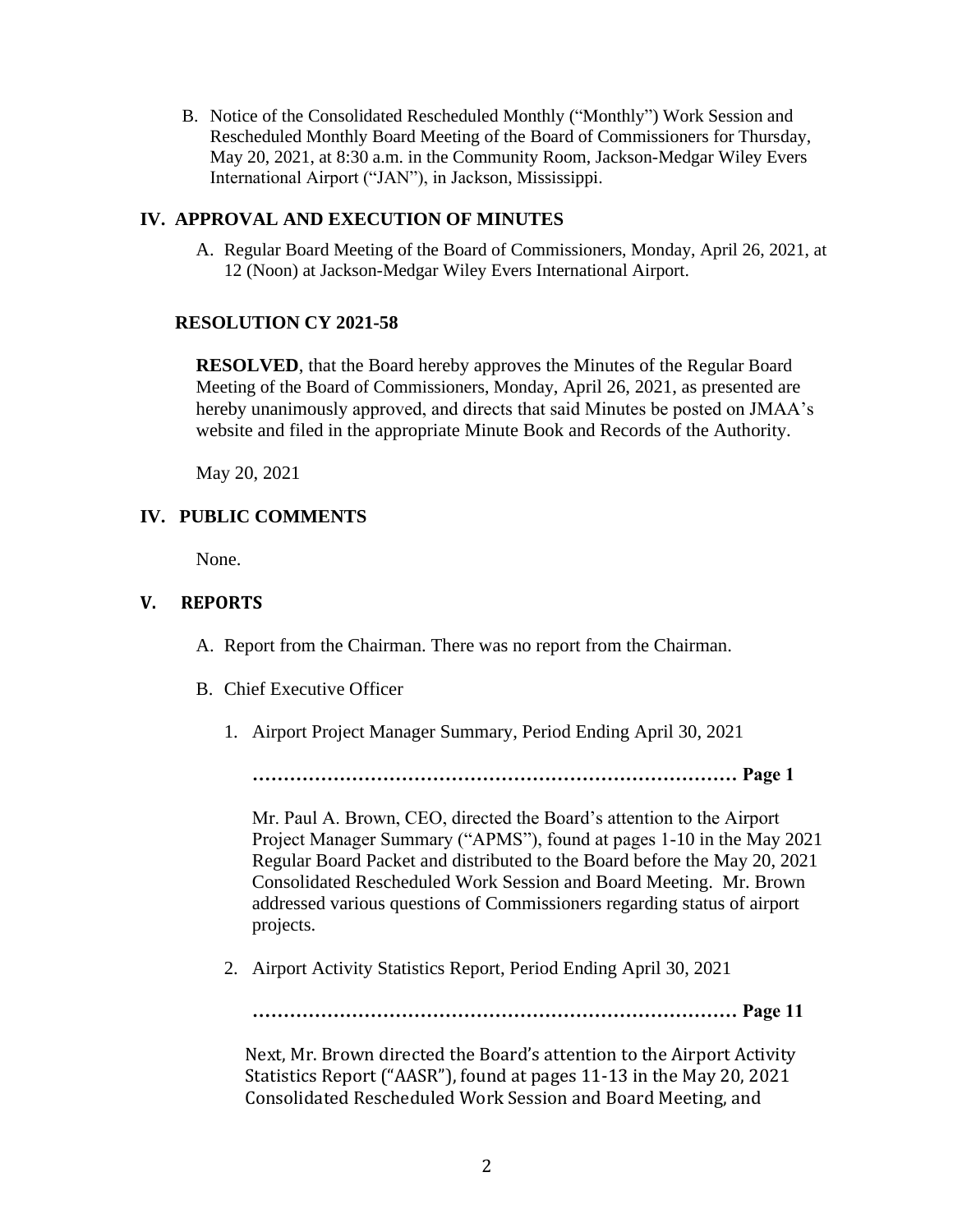distributed to the Board before the May 20, 2021 Consolidated Rescheduled Work Session and Board Meeting. Mr. Brown gave the following summary: Flight Operations: JAN had 5770 flights, up 118% versus April 2020; JAN air carrier frequency: 918 flights – 156% more than April 2020; Hawkins Field Airport – 1489, down 11% - versus April 2020.

The Board reviewed the Report and had no questions.

3. Disadvantage Business Enterprise ("DBE") Report

Mr. Brown gave the following statistics as to contracts with Minority/ Women/Disadvantaged Business Enterprises ("M/W/DBEs") and City of Jackson, MS, based businesses during April 2021:

- Direct and Indirect Payments to M/W/DBEs Firms: \$271,829.40 or 16% of \$1,713,029.63, the Total Amount of Eligible Payments; and
- Payments to City of Jackson, MS-based firms: \$331,307.23 of the Total Amount of Eligible Payments.
- 4. Staff Reports. There were no Staff reports.
- 5. Consultant Report
	- A. The Daniels Group Trey Daniels and Donna Echols provided the 2021 Legislative Session recap; they reported on JMAA's legislative agenda challenges, and JMAA's support from Commissioner Willie Simmons, Central District of MS Department of Transportation, with a \$158,000 grant for aircraft hangar development; the Daniels Group also expressed the support from the Hinds County Legislative Delegation, particularly from Rep. Earl Banks, and Rep. Debra Gibbs; they also described their recommended legislative strategies/opportunities for the 2022 Session.
	- B. HOPE, LLC

Hope provided its Mid-Year Performance Review. Hope was engaged to improve the Staff's performance and efficiency. Hope reviewed and updated the employee handbook/policies, provided employee training and development programs and made recommendations to Human Resources including those designed to ensure federal regulations compliance and to enhance ongoing professional development.

**C. Attorney –** The Attorney had no report.

# **VII. ACTION ITEMS**

A. Financial Matters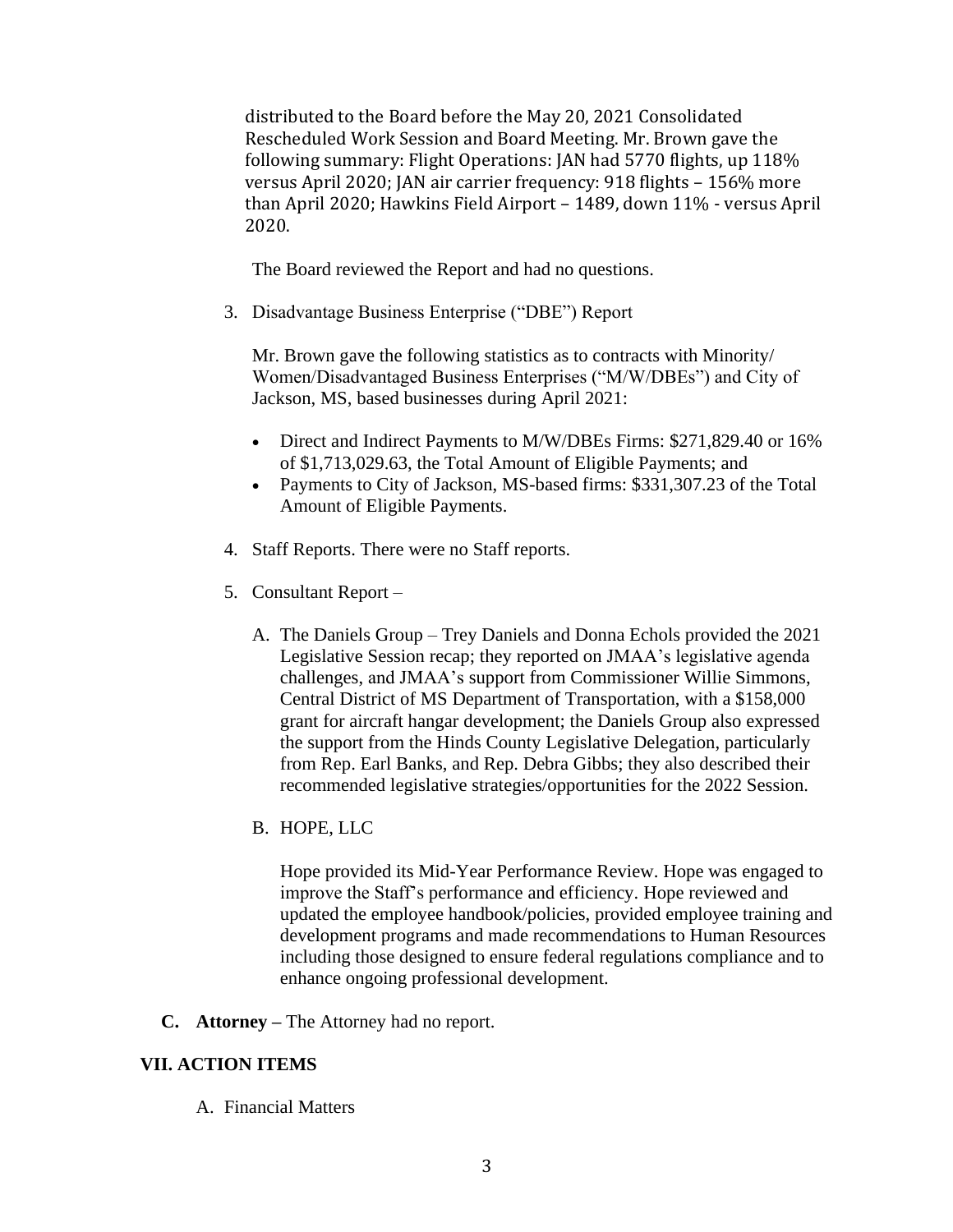1. Financial Reports for April 2021: a. **Balance Sheet: Approved…………………………………..Page 14**

### **RESOLUTION ACCEPTING/APPROVING THE APRIL 30, 2021 BALANCE SHEET**

Upon motion by Vice-Chairwoman Harris, seconded by Commissioner Wright, the following Resolution was made approved by unanimous vote.

## **RESOLUTION CY 2021-59**

**WHEREAS**, the Board of Commissioners (the "Board") of the Jackson Municipal Airport Authority (the "Authority") reviewed and considered the Authority's Balance Sheet for the month and period ending April 30, 2021, which is included in the Board Packet at pages 14 -15, which was distributed to the Board prior to the May 20, 2021 Consolidated Board Meeting.

**IT IS THEREFORE, RESOLVED** that the Board hereby accepts and approves the April 2021 Balance Sheet.

Yeas: Harris, Martin, Wright Nays: None Abstentions: None

May 20, 2021

# b. **Income Statement: Approved ……………………. Page 16**

# **RESOLUTION ACCEPTING/APPROVING THE MARCH 2021 INCOME STATEMENT**

Upon motion by Vice-Chairwoman Harris, seconded by Commissioner Wright, the following Resolution was made and unanimously approved.

### **RESOLUTION CY 2021-60**

**WHEREAS**, the Board of Commissioners (the "Board") of the Jackson Municipal Airport Authority (the "Authority") reviewed and considered the Authority's Income Statement for the month and period ending April 30, 2021, which is included in the Board Packet at pages 16 -19, and was distributed to the Board prior to the May 20, 2021 Consolidated Work Session and Rescheduled Board Meeting.

**IT IS THEREFORE, RESOLVED** that the Board hereby accepts and approves the March 2021 Income Statement.

Yeas: Harris, Martin, Wright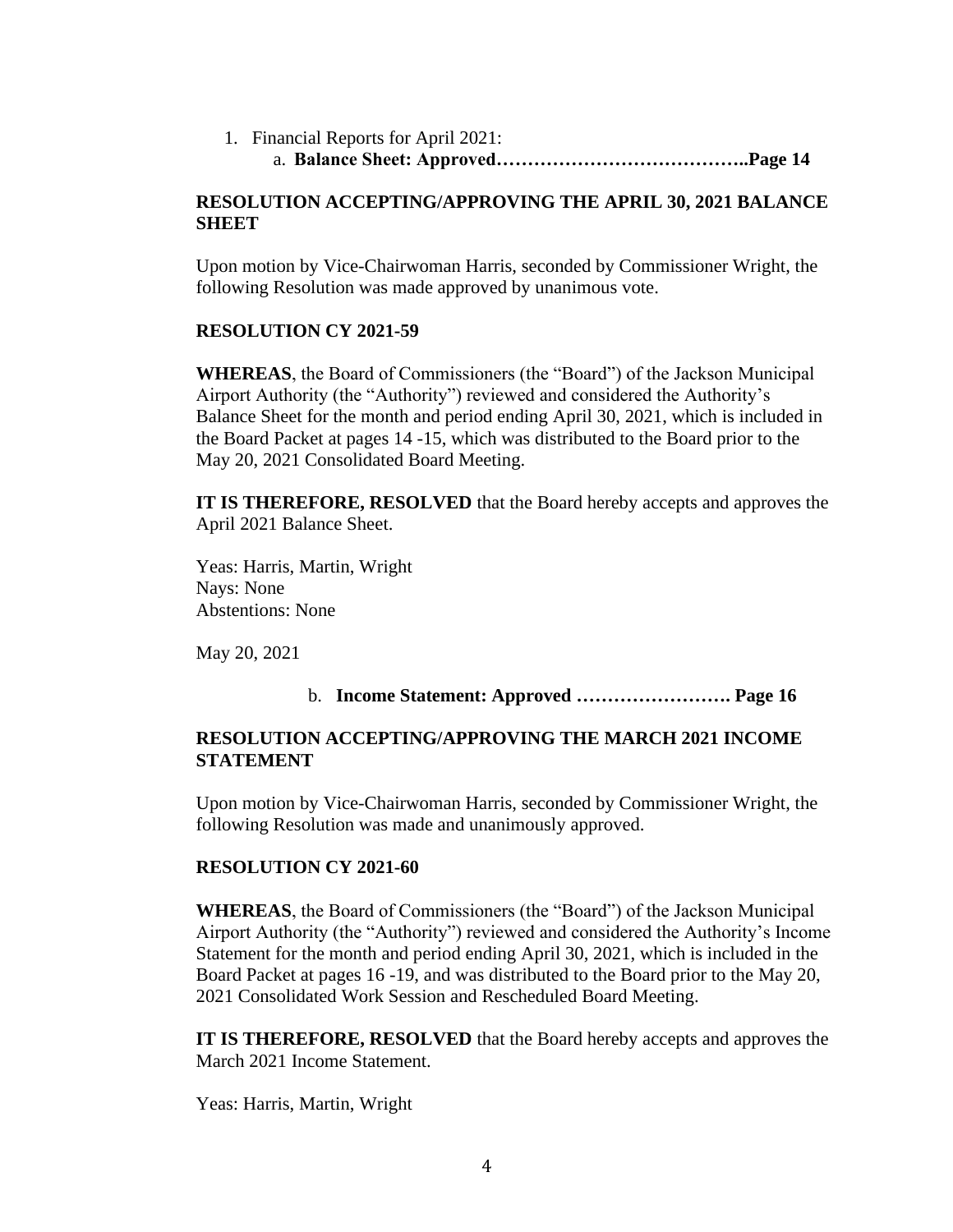Nays: None Abstentions: None

April 26, 2021

# c. **Claims Docket: Approved …………………………Page 20**

### **RESOLUTION ACCEPTING/APPROVING THE APRIL 2021 CLAIMS DOCKET**

Upon motion by Vice-Chairwoman Harris, seconded by Commissioner Wright, the following Resolution was made and the approved by unanimous vote.

### **RESOLUTION CY 2021-61**

**WHEREAS**, the Board of Commissioners (the "Board") of the Jackson Municipal Airport Authority (the "Authority") reviewed and considered the Authority's Claims Docket for the month and period ending April 30, 2021, which is included in the Packet at pages 19-25, and was distributed to the Board prior to the May 20, 2021 Consolidated Work Session and Regular Board Meeting.

**IT IS THEREFORE, RESOLVED** that the Board hereby accepts and approves the April 2021 Claims Docket.

Yeas: Harris, Martin, Wright Nays: None Abstentions: None

April 26, 2021

B. **Construction Projects**. None

- C. P**rocurements**. None
- D. **Service Agreements**. None
- E. **Grants**. None.
- F. **Other Matters**.

## **RESOLUTION CY 2021-62**

Upon motion by Vice-Chairwoman Harris, seconded by Commissioner Wright, the following Resolution was made and the approved by majority vote.

### **RESOLUTION AUTHORIZING JMAA STAFF TO: (i) APPROVE A ONE-YEAR EXTENSION OPTION UNDER THE CURRENT NON-EXCLUSIVE**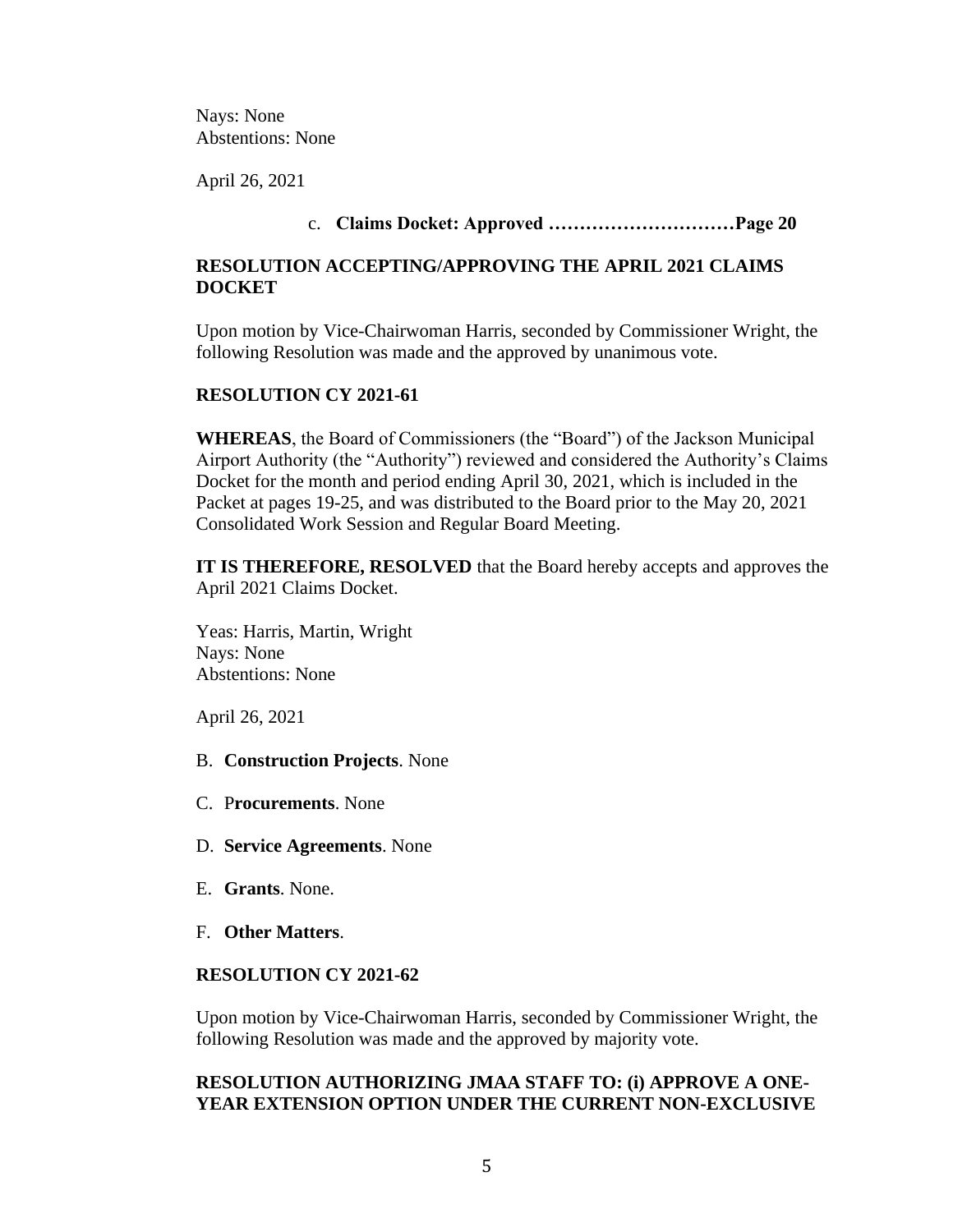## **CONCESSION AGREEMENT FOR ON-AIRPORT RENTAL OPERATIONS (RENTAL CARS AGREEMENT"); AND (ii) AMEND THE AGREEMENT FOR THE THREE RENTAL CAR COMPANIES, ENTERPRISE LEASING COMPANY-SOUTH CENTRAL, AVIS BUDGET CAR RENTAL, LLC AND HERTZ CORPORATION**

**WHEREAS,** the Board has considered the request of Jackson Municipal Airport Authority ("JMAA") Staff for authority to: (i) approve a one-year extension option under the current non-exclusive concession agreement for on-airport rental operations ("Rental Cars Agreement"); and (ii) amend the agreement for the three rental car companies, Enterprise Leasing Company-South Central, Avis Budget Car Rental, LLC and Hertz Corporation.

**IT IS THEREFORE RESOLVED** that JMAA's Staff is authorized to: (i) procure group health and dental insurance polices from United (i) approve a one-year extension option under the current non-exclusive concession agreement for onairport rental operations ("Rental Cars Agreement"); and (ii) amend the agreement for the three rental car companies, Enterprise Leasing Company-South Central, Avis Budget Car Rental, LLC and Hertz Corporation.

Yeas: Harris, Martin, Wright Nays: None Abstentions: None

May 20, 2021

### **RESOLUTION CY 2021-63**

Upon motion by Vice-Chairwoman Harris, seconded by Commissioner Wright, the following Resolution was made and the approved by unanimous vote.

# **RESOLUTION AUTHORIZING JMAA STAFF TO AMEND A PROFESSIONAL SERVICE AGREEMENT WITH THE DANIELS GROUP TO PROVIDE STATE LEGISLATIVE CONSULTING SERVICES TO THE JACKSON MUNICIPAL AIRPORT AUTHORTY**

**WHEREAS,** the Board has considered the request of Jackson Municipal Airport Authority ("JMAA") Staff for authority to (i) amend the Jackson Municipal Airport Authority's professional services agreement with the Daniels Group by increasing the contract amount to a not-to-exceed amount of One Hundred Thousand Dollars (\$100,000.00) payable monthly at Seven Thousand Five Hundred Dollars (\$7,500.00), and (ii) extend the term to May 19, 2022.

**IT IS THEREFORE RESOLVED** that JMAA's Staff is authorized to amend a professional services agreement with The Daniels Group to (i) amend the Jackson Municipal Airport Authority's professional services agreement with the Daniels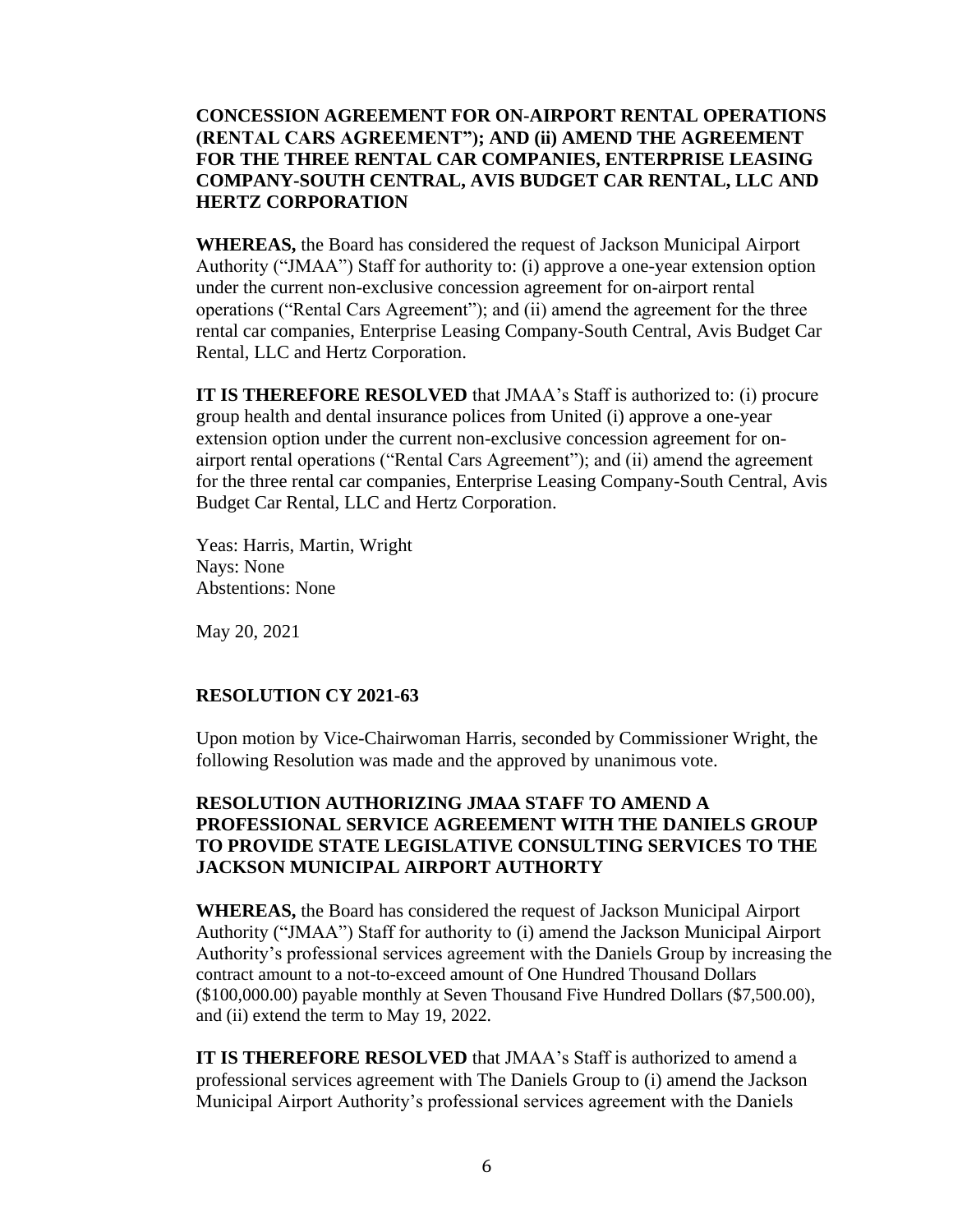Group by increasing the contract amount to a not-to-exceed amount of One Hundred Thousand Dollars (\$100,000.00) payable monthly at Seven Thousand Five Hundred Dollars (\$7,500.00), and (ii) extend the term to May 19, 2022.

Yeas: Harris, Martin, Wright Nays: None Abstentions: None

May 20, 2021

#### **RESOLUTION CY 2021-64**

## **RESOLUTION AUTHORIZING JMAA STAFF TO EXECUTE AN AMENDMENT ("AMENDMENT NO. 1") TO THE JACKSON MUNICIPAL AIRPORT AUTHORITY'S PROFESSIONAL SERVICES AGREEMENT WITH EDUCATIONAL SERVICES FOR HOPE, LLC FOR HUMAN RESOURCES CONSULTING SERVICES**

**WHEREAS,** the Jackson Municipal Airport Authority Board has considered the JMAA staff's request to (i) amend the Jackson Municipal Airport Authority's professional services agreement with Educational Services for Hope, LLC for Human Resources Consulting Services by increasing the contract amount by Fifty Thousand Dollars (\$50,000.00), after JMAA's Attorney successfully negotiates and drafts Amendment No 1; and (ii) increase the total contract amount to a not-to-exceed amount of One Hundred Forty-Five Thousand Dollars (\$145,000.00).

**IT IS THEREFORE RESOLVED** that JMAA's Staff is authorized to: (i) amend the Jackson Municipal Airport Authority's professional services agreement with Educational Services for Hope, LLC for Human Resources Consulting Services by increasing the contract amount by Fifty Thousand Dollars (\$50,000.00), after JMAA's Attorney successfully negotiates and drafts Amendment No 1; and (ii) increase the total contract amount to a not-to-exceed amount of One Hundred Forty-Five Thousand Dollars (\$145,000.00).

Yeas: Harris, Martin, Wright Nays: None Abstentions: None

May 20, 2021

#### **RESOLUTION CY 2021-65**

Upon motion by Vice-Chairwoman Harris, seconded by Commissioner Wright, the following Resolution was made and the vote was unanimous (3-0-0).

#### **RESOLUTION AUTHORIZING JMAA STAFF TO EXECUTE AN**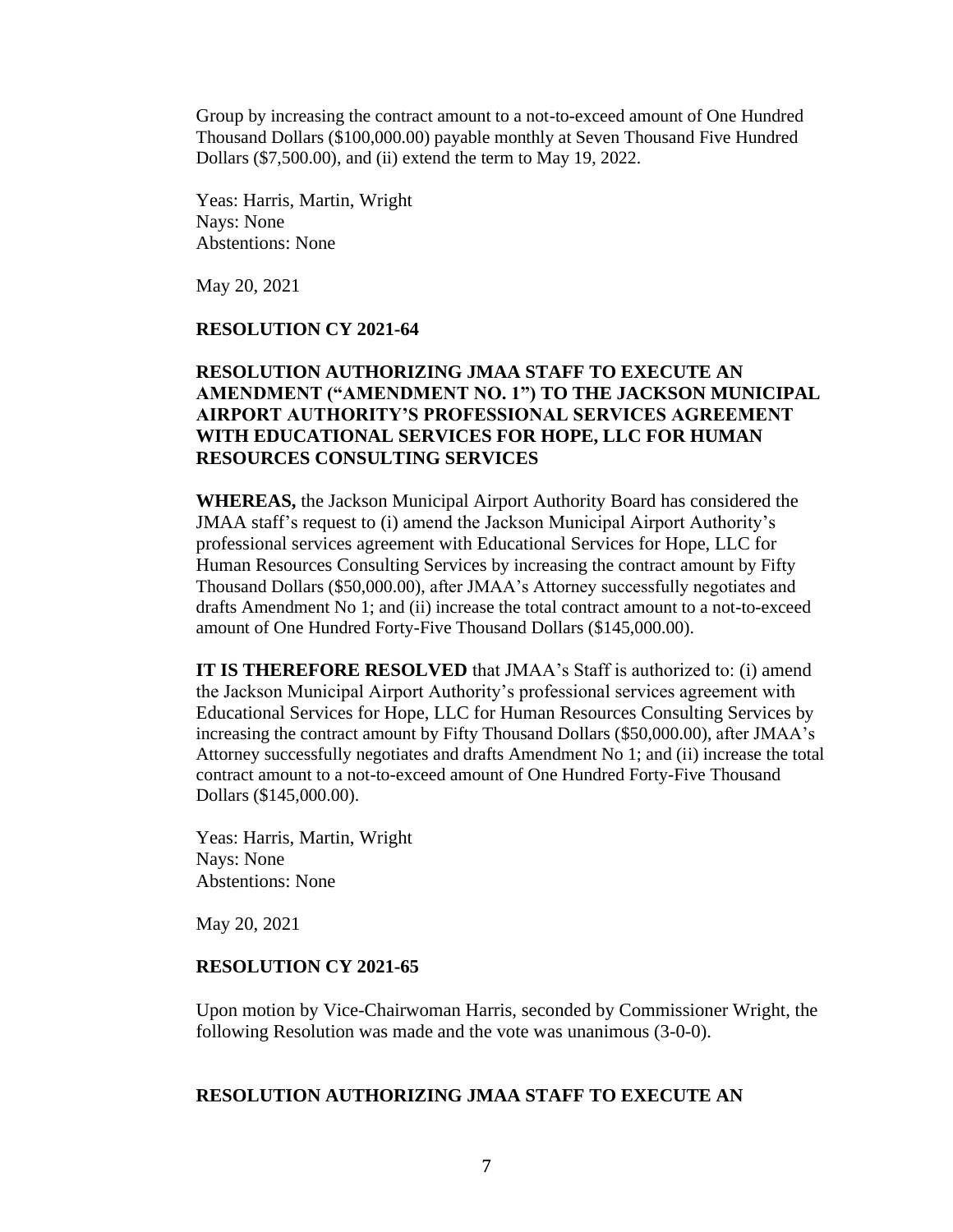## **AMENDMENT ("AMENDMENT NO. 2") TO THE JACKSON MUNICIPAL AIRPORT AUTHORITY'S CONTRACT WITH UNISON CONSULTING, INC. (CONTRACT NO. NO. 2020148) FOR AVIATION CONSULTING SERVICES**

**WHEREAS,** the Jackson Municipal Airport Authority Board has considered the JMAA staff's request to (i) amend the Jackson Municipal Airport Authority's contract with Unison Consulting, Inc. (Contract No. 2020148) for aviation consulting services, after JMAA's Attorney successfully negotiates and drafts Amendment No 2; (ii) to increase the total contract amount by Sixty Thousand Dollars (\$60,000.00); and (iii) extend the term of the contract from June 11, 2021 to September 30, 2021.

**IT IS THEREFORE RESOLVED** that JMAA's Staff is authorized to: (i) amend the Jackson Municipal Airport Authority's contract with Unison Consulting, Inc. (Contract No. 2020148) for aviation consulting services, after JMAA's Attorney successfully negotiates and drafts Amendment No 2; (ii) to increase the total contract amount by Sixty Thousand Dollars (\$60,000.00); and (iii) extend the term of the contract from June 11, 2021 to September 30, 2021.

Yeas: Harris, Martin, Wright Nays: None Abstentions: None

May 20, 2021

### **RESOLUTION CY 2021-66**

Upon motion by Vice-Chairwoman Harris, seconded by Commissioner Wright, and after some discussion by the Board and Staff the following Resolution was made and the approved by unanimous vote.

# **RESOLUTION AUTHORIZING JMAA STAFF TO (I) INCLUDE SIX ADDENDA TO THE JMAA EMPLOYEE HANDBOOK (THE "HANDBOOK"), EMPLOYEE TIME-IN AND OUT POLICY, PROBLEM RESOLUTION PROCEDURES POLICY, OPEN COMMUNICATION POLICY, ADMINISTRATIVE ON-CALL POLICY, ADMINISTRATOR ON-CALL FORM, SIGNATURE AUTHORITY POLICY, AND MEDIA RELATIONS COMPLIANCE POLICY**

**WHEREAS,** the Jackson Municipal Airport Authority Board has considered the JMAA staff's request to revise the JMAA Employee Handbook (the "Handbook") to include the following six (6) addenda: Employee Time-In and Out Policy, Problem Resolution Procedures Policy, Open Communication Policy Administrative On-Call Policy; Administrator On-Call Form, Signature Authority Policy, and Media Relations Compliance Policy.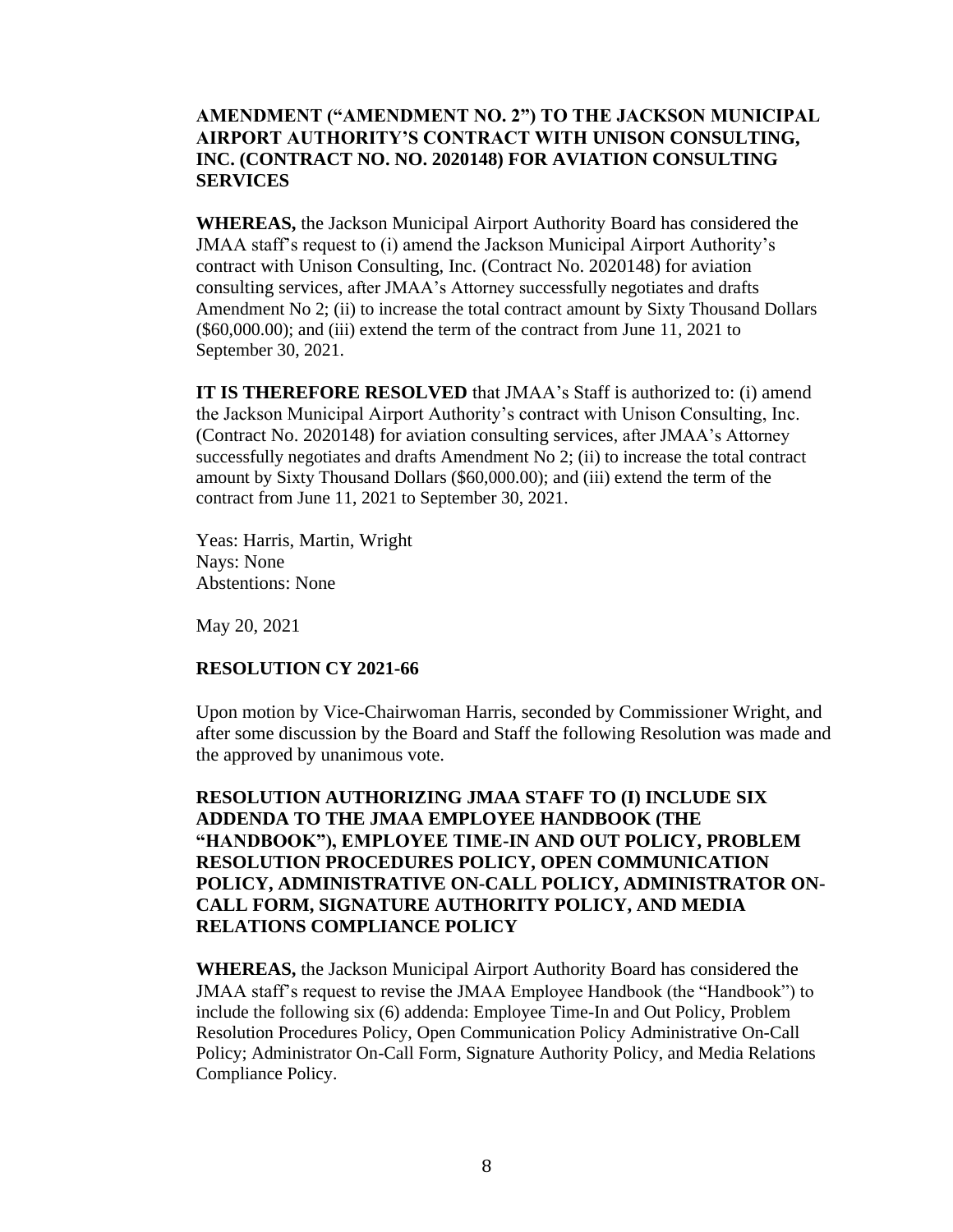**IT IS THEREFORE RESOLVED** that JMAA's Staff is authorized to revise the JMAA Employee Handbook (the "Handbook") to include the following six (6) addenda: Employee Time-In and Out Policy, Problem Resolution Procedures Policy, Open Communication Policy, Administrative On-Call Policy, Administrator On-Call Form, Signature Authority Policy, and Media Relations Compliance Policy.

Yeas: Harris, Martin, Wright Nays: None Abstentions: None

May 20, 2021

## **4.** *Fiscal Year 2020 Annual Financial Audit, Continued..................Page 39*

## **RESOLUTION CY-2020-67**

Upon motion by Vice-Chairwoman Harris, seconded by Commissioner LTC(R) Wright, the following **RESOLUTION** was made and unanimously approved (3-0-0).

# **RESOLUTION ACCEPTING THE FISCAL YEAR 2020 FINANCIAL AUDIT REPORT OF BREAZEALE, SAUNDERS & O'NEIL ("AUDITOR")**

**WHEREAS,** Breazeale, Saunders & O'Neil, JMAA's independent auditor ("Auditor") prepared and submitted to JMAA the Fiscal Year 2020 Audited Financial Statements and the Independent Auditor's Report; and

**WHEREAS**, CEO Paul Brown presented to the Board of JMAA the Auditor's Fiscal Year 2020 Audited Financial Statements and the Independent Auditor's Report; and

**WHEREAS**, the Board has reviewed and considered the above-referenced Statements and Report; and

**WHEREAS**, the Board finds that the request to accept the above-referenced Statements and Report, which is explained in the Memorandum dated March 26, 2020, at pages 45 -46 of the Meeting Packet, ought to be granted.

**IT IS, THEREFORE, RESOLVED** that the Board finds that such request is fully explained in the Memorandum at pages 46 and 47 provided to the Board in the Meeting Packet prior to the Board Meeting; and

**IT IS, THEREFORE, FURTHER RESOLVED** that the Board hereby approves and accepts the FY2020 Financial Statements and the Independent Auditor's Report.

Yeas: Harris, Martin, Wright Nays: None Abstentions: None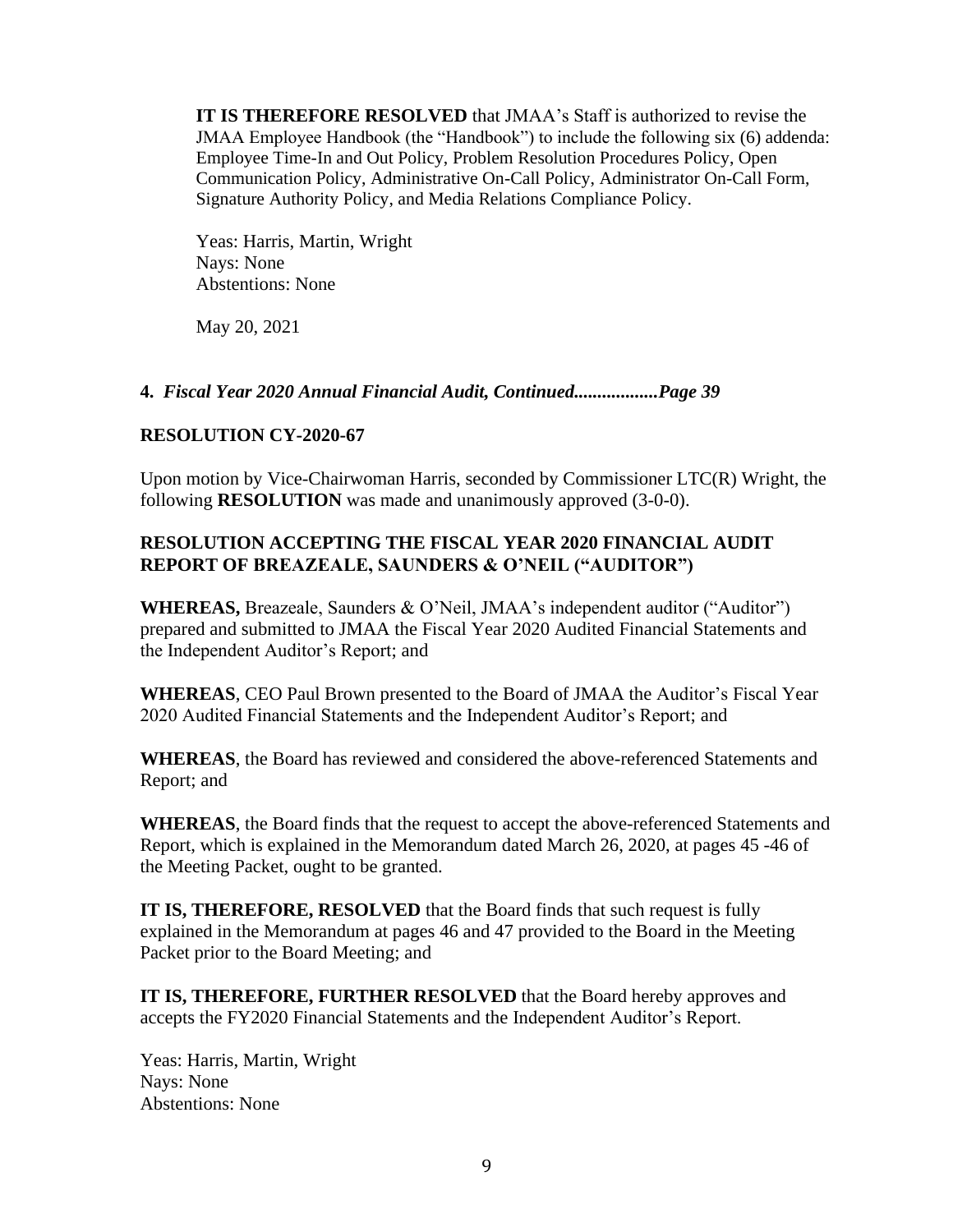May 20, 2021

## **G. NEW BUSINESS –** No new business.

### **OPEN SESSION**

Next, the Board, pursuant to motion by Vice-Chairwoman Harris, seconded by Commissioner Wright, voted to close the meeting to consider the advisability of going into Executive Session. The vote was unanimous. (3-0-0)

Yeas: Harris, Martin, Wright Nays: None Abstentions: None

Thereafter, Chairman Martin asked all, except CEO Paul A. Brown, and Attorney Regina May to vacate the room.

The Board went into Closed Session at 9:35 a.m.

### **CLOSED SESSION**

After discussion regarding the matters proposed to be discussed in Executive Session, Vice-Chairwoman Harris moved and that the Board enter Executive Session to discuss four employment matters, and Commissioner Wright seconded the motion with an amendment to discuss an economic development matter, and the Commissioners voted to enter Executive Session for the stated purposes by unanimous vote (3-0-0).

The Closed Session ended at 9:40 a.m.

### **EXECUTIVE SESSION**

The Board went into Executive Session. During the Executive Session, the Board discussed: four (4) personnel matters regarding three (3) new hires and one (1) incumbent employee promotion, and an economic development matter. The Board took the following action concerning the proposed matters.

## **RESOLUTION AS TO PERSONNEL MATTERS REGARDING NEW HIRES AND CERTAIN INCUMBENT EMPLOYEE**

### **RESOLUTION CY 2021-68**

Upon Motion by Vice-Chairwoman Harris, seconded by Commissioner LTC(R) Wright, the following RESOLUTION was made and unanimously approved (3-0-0).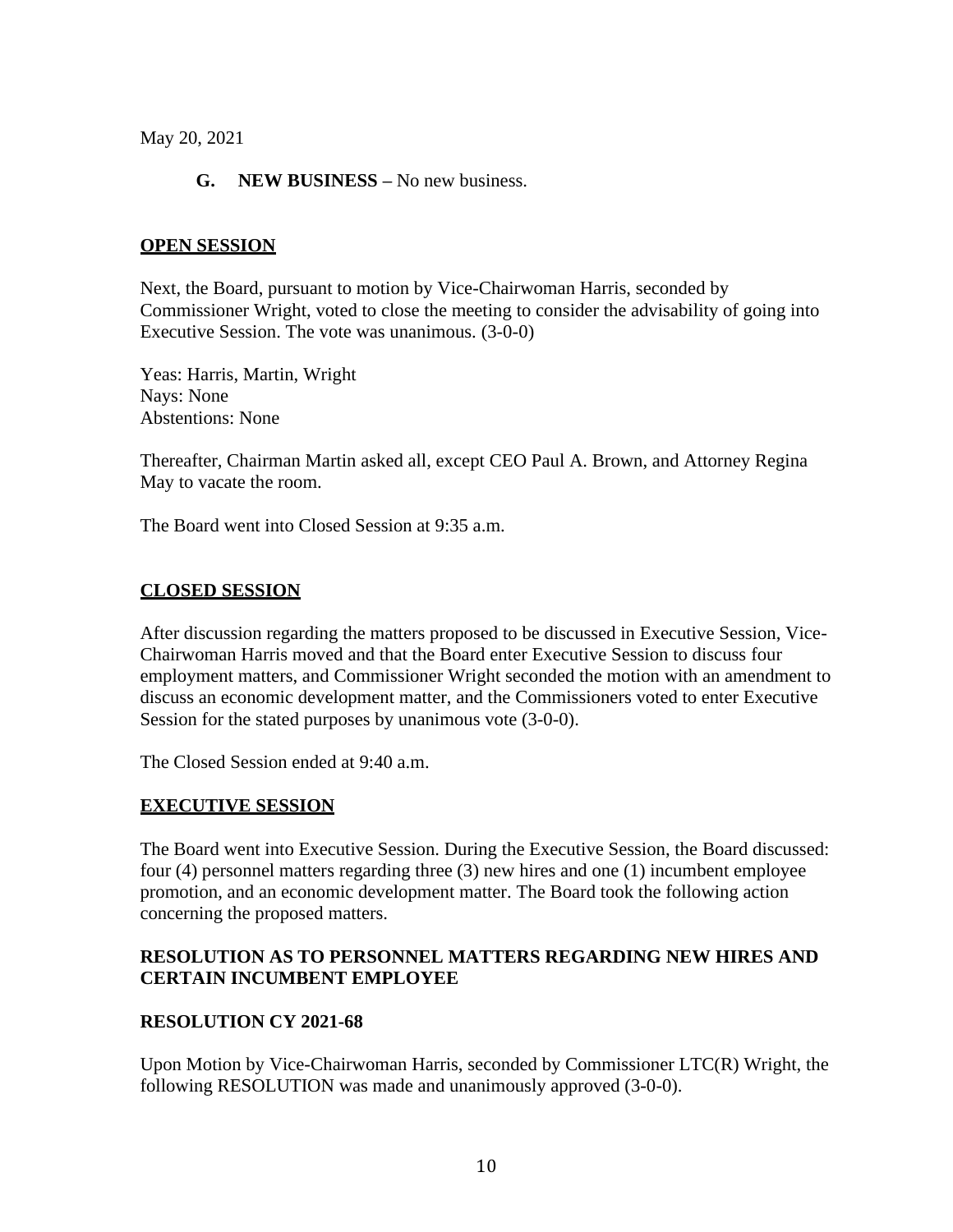**WHEREAS**, the JMAA Board of Commissioners considered the recommendation of Staff of Jackson Municipal Airport Authority ("JMAA") as to the employment of three individuals with salary, benefits, and compensation as specified during Executive Session; and

**WHEREAS**, the JMAA Board of Commissioners considered the recommendation of Staff of JMAA as to the promotion of one incumbent employee with salary, benefits, and compensation as specified during Executive Session.

**IT IS, THEREFORE, RESOLVED** that JMAA's Staff is authorized to take the actions as to the employment of three individuals with JMAA with salary, benefits, and compensation as specified during Executive Session; and

**IT IS, THEREFORE, FURHER RESOLVED** that JMAA's Staff is authorized to take the actions as to the promotion of one incumbent employee with JMAA with salary, benefits, and compensation as specified during Executive Session.

Yeas: Harris, Martin, Wright Nays: None Abstentions: None

May 20, 2021

Executive Session ended at 10:49 a.m.

# **OPEN SESSION**

Open session reconvened at 10:51 a.m.

Chair Martin announced the actions taken by the Board in Executive Session as follow:

- *1. The Board took the following action as to the following personnel matters:*
	- *a. The Board ratified the employment of three (3) individuals with specified salary, benefits, and compensation;*
	- *b. The Board ratified the promotion of one (1) certain incumbent employee with specified salary, compensation and benefits.*

Yeas: Harris, Martin, Wright Nays: None Abstentions: None

# *2. The Board discussed a certain economic development matter but no action was taken.*

Next, Chair Martin recognized CEO Paul Brown who presented another "Other Matters" matter for the Board's consideration.